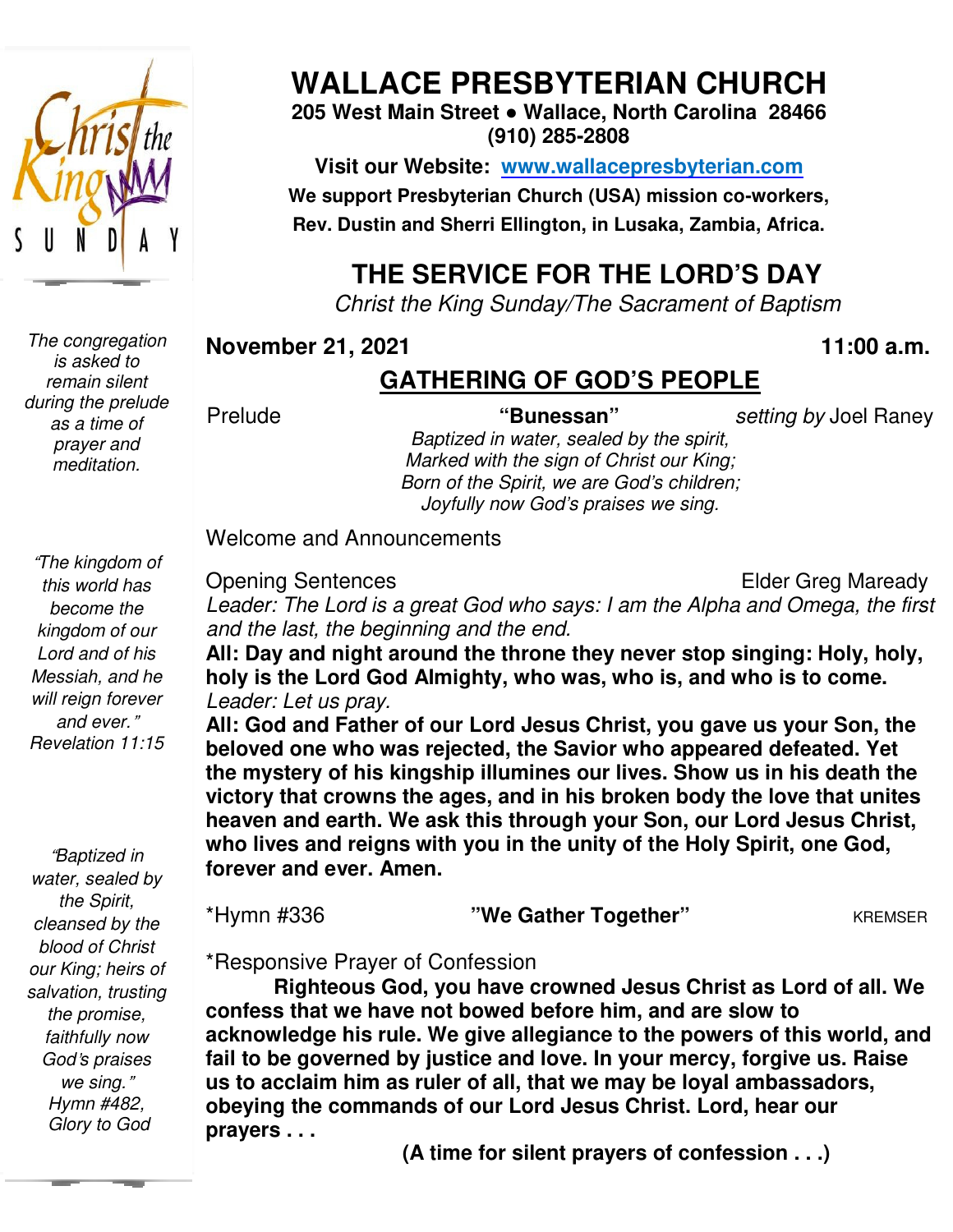*"Baptized in water, sealed by the Spirit, dead in the tomb with Christ our King; one with his rising, freed and forgiven, thankfully now God's praises we sing." Hymn #482, Glory to God* 

\*Responsive Assurance of Pardon  **www.stephenmfearing.com www.stephenmfearing.com**)

Leader: We have done wrong to God our King but the good news of the gospel *is this:* 

All: God has chosen mercy over vengeance. Together, through the waters<br>of our baptism, we have been cleansed of our sin and are redeemed as **of our baptism, we have been cleansed of our sin and are redeemed as**  All: God has chosen mercy over vengeance. Togethe<br>of our baptism, we have been cleansed of our sin an<br>beloved servants of a merciful King. Alleluia! Amen!

Gloria Patri

**Glory be to the Father, and to the Son, and to the Holy Ghost; as it was in the beginning,** to the Holy Ghost; as it was in the beginning,<br>is now, and ever shall be, world without end. Amen, amen. Fresponsive Assurance of Pardon *(Written by Rev. Stephen M. Fearing*<br> *by*<br> *teader: We have done wrong to God our King but the good news of the guarnits.<br>
<i>is this:*<br> **All: God has chosen mercy over vengeance. Together, Glory Be to the Father** 

#### **PROCLAIMING GOD'S WORD**

 *gratefully now "Baptized in water, sealed by the Spirit, marked with the sign of Christ our King; born of the Spirit, we are God's children; God's praises we sing." Hymn #482, Glory to God* 





The Sacrament of Baptism — Harris Graham Cottle

 The Questions for the Parents The Questions for the Congregation The for The for Elder Nell Sloan The Meaning and Purpose of Baptism  The Meaning and Purpose of Baptism<br>The Presentation of Harris Graham Cottle Elder Nell Sloan

 Do we, the members of the congregation, in the name of the whole Church of Jesus Christ, undertake with Bradley and Kristin the Christian nurture of Harris, so that in due time he may confess faith in Jesus Christ as Lord and Savior? Do we, the members of the<br>of Jesus Christ, undertake with<br>Harris, so that in due time he r<br>Savior?<br>Will we endeavor by our ex<br>family ties with the household  Elder Nell Sloan<br>
estions for the Parents<br>
estions for the Congregation<br>
we, the members of the congregation, in the name of the whole Church<br>
s Christ, undertake with Bradley and Kristin the Christian nurture of<br>
so that

 Will we endeavor by our example and fellowship to strengthen Harris's family ties with the household of God?

 **and sitteth on the right hand of God the Father Almighty;**  Affirmation of Faith: The Apostles' Creed **I believe in God the Father Almighty, Maker of heaven and earth. And in Jesus Christ his only Son our Lord; who was conceived by the Holy Ghost, born of the Virgin Mary, suffered under Pontius Pilate, l** believe in God the Father Almighty,<br>Maker of heaven and earth.<br>And in Jesus Christ his only Son our Lord;<br>who was conceived by the Holy Ghost,<br>born of the Virgin Mary, suffered under Pontius Pilate,<br>was crucified, dead **the third day he rose again from the dead; he ascended into heaven, from thence he shall come to judge the quick and the dead. I believe in the Holy Ghost; the holy catholic Church; the communion of saints; the forgiveness of sins; the resurrection of the body; and the life everlasting. Amen.** the third day he rose again from the dead;<br>he ascended into heaven,<br>and sitteth on the right hand of God the Father Almig<br>from thence he shall come to judge the quick and the<br>I believe in the Holy Ghost; the holy catholic **PROCLAIMING GOD'S WORD**<br>The Sacrament of Baptism — Harris Graham Cottle<br>The Meaning and Purpose of Baptism<br>The Presentation of Harris Graham Cottle<br>The Questions for the Parents<br>The Questions for the Congregation Elder Ne

The Baptism of Harris Graham Cottle

The Welcome

Children's Sermon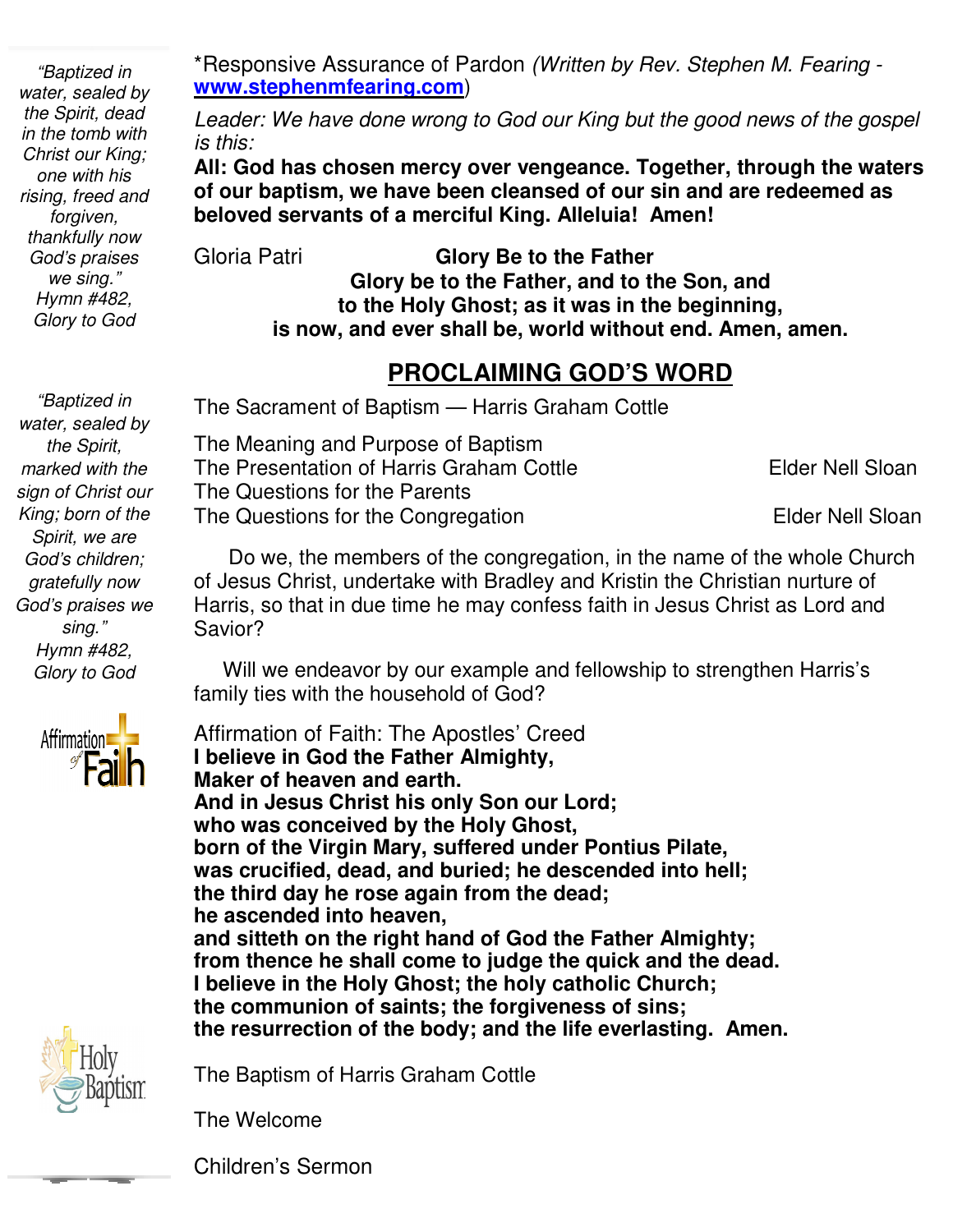Prayer for Illumination

 $\sim$  100  $\mu$ 

 $\sim$ 

 **Gracious and Holy God, give us wisdom to recognize you, intelligence to understand you, diligence to seek you, patience to wait for you, eyes to see you, a heart to meditate on you, and a life to proclaim you, through the power of the Spirit of Jesus Christ our Lord. Amen.** 

| "Therefore God                                                                                                              | you, through the power of the Spirit of Jesus Christ our Lord. Amen.                                                                                                                                                                                                                                                                                    |                                                                                                                           |                           |  |
|-----------------------------------------------------------------------------------------------------------------------------|---------------------------------------------------------------------------------------------------------------------------------------------------------------------------------------------------------------------------------------------------------------------------------------------------------------------------------------------------------|---------------------------------------------------------------------------------------------------------------------------|---------------------------|--|
| also highly<br>exalted him and                                                                                              | Epistle Lesson                                                                                                                                                                                                                                                                                                                                          | Ephesians 1:15-23 (NRSV)                                                                                                  | <b>Elder Greg Maready</b> |  |
| gave him the<br>name that is                                                                                                |                                                                                                                                                                                                                                                                                                                                                         | New Testament Lesson Revelation 1:1-8 (NRSV)                                                                              |                           |  |
| above every<br>name, so that at<br>the name of                                                                              | Sermon                                                                                                                                                                                                                                                                                                                                                  | "The Alpha and the Omega" Dr. Philip K. Gladden                                                                           |                           |  |
| Jesus every knee<br>should bend, in<br>heaven and on<br>earth and under<br>the earth, and<br>every tongue<br>should confess | Our Father who art in heaven, hallowed be thy name. Thy kingdom come,<br>thy will be done, on earth as it is in heaven. Give us this day our daily<br>bread; and forgive us our debts, as we forgive our debtors; and lead us<br>not into temptation, but deliver us from evil. For thine is the kingdom and<br>the power and the glory, forever. Amen. |                                                                                                                           |                           |  |
| that Jesus Christ<br>is Lord, to the                                                                                        | <b>GIVING THANKS TO GOD</b>                                                                                                                                                                                                                                                                                                                             |                                                                                                                           |                           |  |
| glory of God<br>the Father.<br>Philippians<br>$2:9 - 11$                                                                    | *Presentation of Tithes and Offerings                                                                                                                                                                                                                                                                                                                   |                                                                                                                           |                           |  |
|                                                                                                                             | Children's Hope Alliance Thanksgiving Offering                                                                                                                                                                                                                                                                                                          |                                                                                                                           |                           |  |
|                                                                                                                             | A Time for Silent Reflection                                                                                                                                                                                                                                                                                                                            |                                                                                                                           |                           |  |
|                                                                                                                             | Pastoral Prayer with the Lord's Prayer                                                                                                                                                                                                                                                                                                                  |                                                                                                                           |                           |  |
| "I am not the<br>king. Jesus<br>Christ is the<br>$\nu$ ing $\nu$ m i $\nu$                                                  | Offertory                                                                                                                                                                                                                                                                                                                                               | "We Gather Together"<br>We gather together to ask the Lord's blessing;<br>He sheeteng and besteps his will to make known: | arr. by Peter Davis       |  |

| "I am not the<br>king. Jesus<br>Christ is the<br>King. I'm just<br>an entertainer."<br><b>Elvis Presley</b> | Offertory                                                                                                                                                                                                 | "We Gather Together" arr. by Peter Davis<br>We gather together to ask the Lord's blessing;<br>He chastens and hastens his will to make known;<br>The wicked oppressing now cease from distressing.<br>Sing praises to His name; He forgets not his own. |                              |  |
|-------------------------------------------------------------------------------------------------------------|-----------------------------------------------------------------------------------------------------------------------------------------------------------------------------------------------------------|---------------------------------------------------------------------------------------------------------------------------------------------------------------------------------------------------------------------------------------------------------|------------------------------|--|
| King of kings!<br>Forever and<br>ever,                                                                      | *Doxology and Prayer of Dedication<br>Praise God from whom all blessings flow;<br>Praise Him all creatures here below;<br>Praise Him above ye heavenly host;<br>Praise Father, Son, and Holy Ghost. Amen. |                                                                                                                                                                                                                                                         |                              |  |
| Hallelujah!<br>Hallelujah!<br>And Lord of<br>lords! Forever<br>and ever,<br>Hallelujah!<br>Hallelujah!      | *Hymn #266<br>*Benediction                                                                                                                                                                                | "Joy to the World!"                                                                                                                                                                                                                                     | <b>STEP BY STEP</b>          |  |
|                                                                                                             | *Postlude                                                                                                                                                                                                 |                                                                                                                                                                                                                                                         | *All who are able may stand. |  |